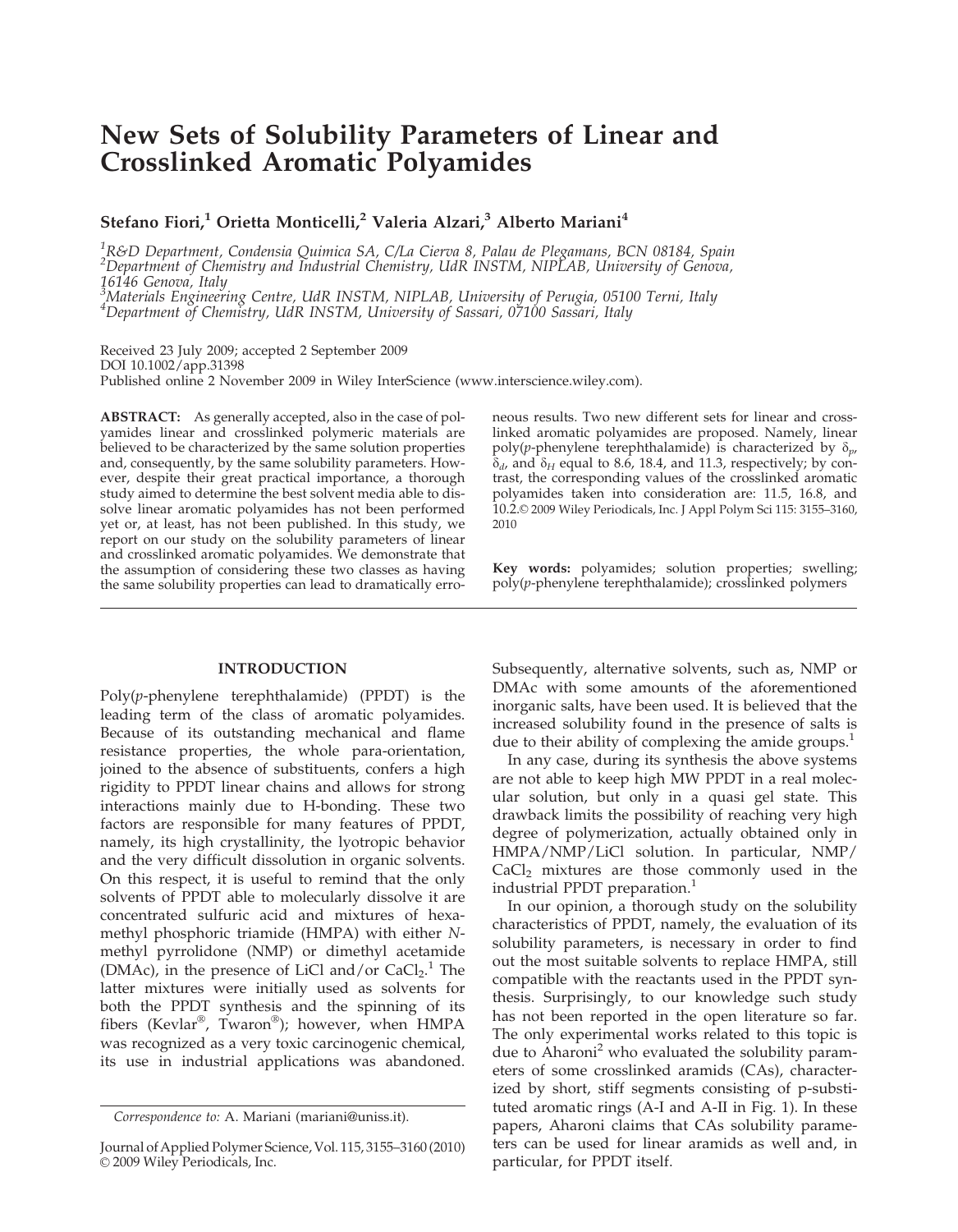

Figure 1 Aromatic polyamides considered in this work: (a) A-I, A-II: Aromatic polyamides studied in Ref. 2; (b) PPDT, A-III: Aromatic polyamides studied in this work.

As suggested by Hansen, $3$  the solubility parameter  $\delta$  comes from three contributions, as follows:

$$
\delta^2 = \delta_d^2 + \delta_p^2 + \delta_H^2
$$

where  $\delta_d$ ,  $\delta_p$ , and  $\delta_H$  are the terms linked to dispersion, polar, and hydrogen bonding forces, respectively. It is well-known that, when a solvent is characterized by solubility parameters as close as possible to that of a specific polymer, the pair can give rise to a homogeneous solution.

Besides the theoretical calculation of  $\delta_{\text{polymer}}$  by the group contribution method, $\alpha$  one of the most frequently used methods for experimentally determining the solubility parameters of a linear polymer is to evaluate the swelling behavior of the corresponding crosslinked structure.<sup>2</sup> As linear polymers are generally soluble in a large number of chemicals, it is not always possible a direct  $\delta$  evaluation, and it is commonly accepted that the linear polymer and its crosslinked counterpart are characterized by the same solubility parameters.<sup>4-7</sup> However, great attention should be paid to structural analogies and differences between the two systems before making the above assumption. In our opinion, this can be the case for PPDT and the corresponding CAs synthesized so far, which are characterized by a dendritic fractal architecture.

Indeed, as reported in literature, $\lambda$  the network rigidity of CAs does not allow extensive H-bonding interactions among close segments. However, Hbonds are most likely the major responsible factors for the very limited solubility of PPDT. A word of caution is therefore needed.

An alternative route to  $\delta$  evaluation from swelling measurement is, however, possible as, due to the insolubility of PPDT in neat organic solvents and their mixtures, its swelling behavior in the above media can be directly tested and compared with that of CAs, in order to experimentally check whether the two kinds of aramid structures are characterized by the same  $\delta$  or not.

In this article, we report on our study devoted to the evaluation of PPDT swelling behavior versus that of some CAs in various solvents. New sets of  $\delta$ ,  $\delta_d$ ,  $\delta_p$ , and  $\delta_H$  values for the above polymers are proposed.

### EXPERIMENTAL PART

All solvents used in this work were purchased by Aldrich and used as received. LiCl (Carlo Erba), LiClO<sub>4</sub>, LiBr, (Aldrich), and CaCl<sub>2</sub> (Fluka) were dried for 24 h in an oven at  $320^{\circ}$ C under vacuum.

PPDT and CA samples, named here A-III and derived from the reaction between 1,3,5-benzenetricarboxylic acid and  $p$ -phenylenediamine (Fig. 1), were synthesized in our research group following the procedures already reported $8-13$ ; in the above references, our CA was named  $poly(A_2 + B_3)$ .

The evaluation of the degree of swelling  $(\Delta V \%)$ was gravimetrically performed after proper polymer equilibration in the solvent medium  $(150^{\circ}C)$  or reflux for 30 min, 24 h at room temperature,  $100^{\circ}$ C or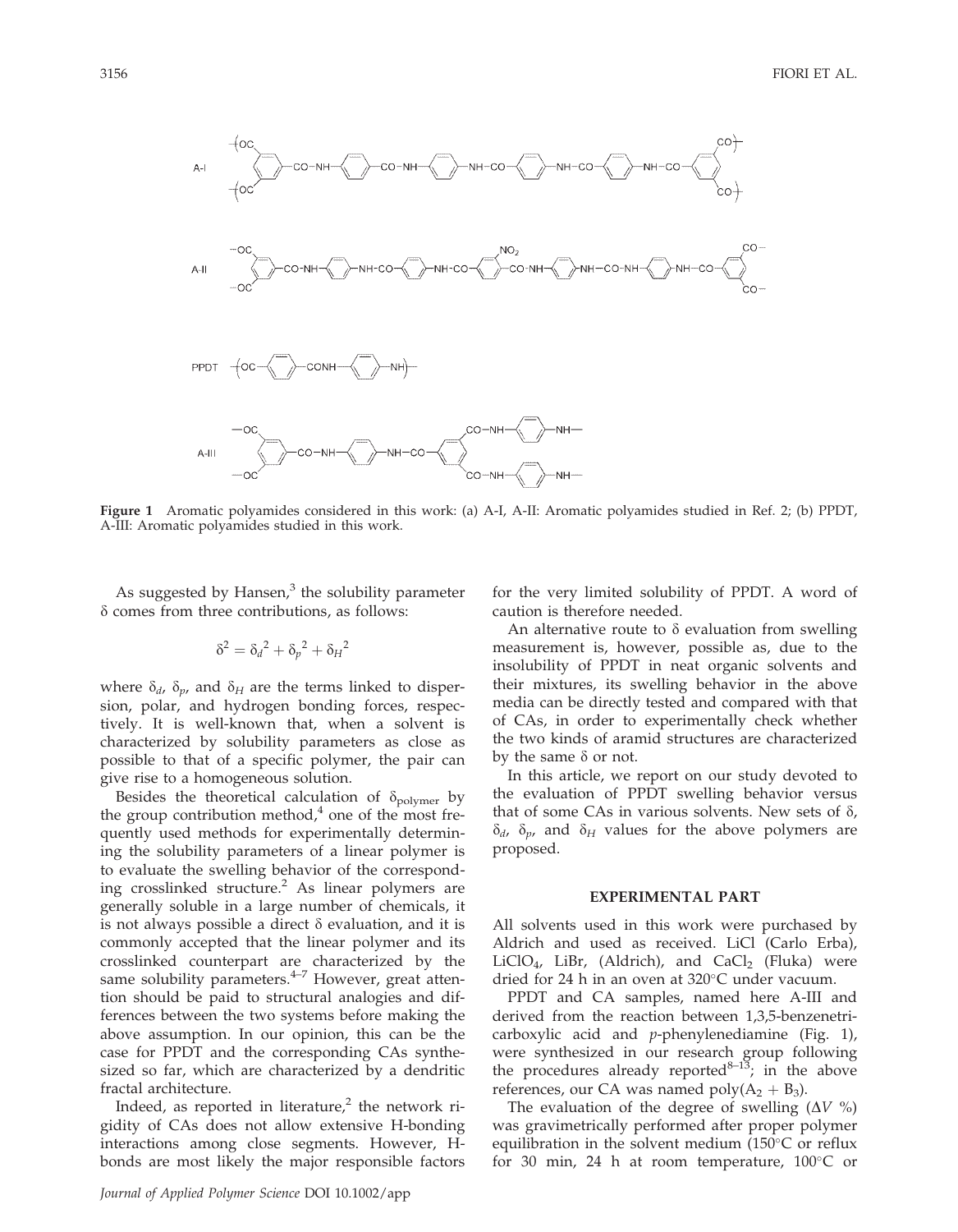| $\frac{1}{2}$ of $\frac{1}{2}$ and $\frac{1}{2}$ and $\frac{1}{2}$ and $\frac{1}{2}$ and $\frac{1}{2}$ and $\frac{1}{2}$ and $\frac{1}{2}$ and $\frac{1}{2}$ and $\frac{1}{2}$ and $\frac{1}{2}$ and $\frac{1}{2}$ and $\frac{1}{2}$ and $\frac{1}{2}$ and $\frac{1}{2}$ and $\frac{1}{2}$ an<br>PPDT and A-III |          |            |            |            |              |        |
|-----------------------------------------------------------------------------------------------------------------------------------------------------------------------------------------------------------------------------------------------------------------------------------------------------------------|----------|------------|------------|------------|--------------|--------|
|                                                                                                                                                                                                                                                                                                                 |          |            |            |            | $\Delta V$ % |        |
| Solvent                                                                                                                                                                                                                                                                                                         | $\delta$ | $\delta_p$ | $\delta_d$ | $\delta_H$ | <b>PPDT</b>  | $A-HI$ |
| <b>NMP</b>                                                                                                                                                                                                                                                                                                      | 22.9     | 12.3       | 18.0       | 7.2        | 276          | 3400   |
| <b>HMPA</b>                                                                                                                                                                                                                                                                                                     | 23.3     | 8.6        | 18.4       | 11.3       | 544          | 100    |
| Formic acid                                                                                                                                                                                                                                                                                                     | 25.0     | 11.9       | 14.3       | 16.6       | 199          |        |
| 1,2-Dibromoethane                                                                                                                                                                                                                                                                                               | 23.9     | 6.8        | 19.6       | 12.1       | 48           |        |
| <b>DMSO</b>                                                                                                                                                                                                                                                                                                     | 26.6     | 16.4       | 18.4       | 10.2       | 269          | 3200   |
| Pyridine                                                                                                                                                                                                                                                                                                        | 21.7     | 8.8        | 19.0       | 5.9        | 236          |        |
| <b>DMF</b>                                                                                                                                                                                                                                                                                                      | 24.8     | 13.7       | 17.4       | 11.3       | 249          | 3200   |
| <b>DMAc</b>                                                                                                                                                                                                                                                                                                     | 22.7     | 11.5       | 16.8       | 10.2       | 287          | 4600   |
| Acetone                                                                                                                                                                                                                                                                                                         | 20.1     | 10.4       | 15.5       | 7.0        | 97           |        |

TABLE I Solvent Parameters  $(MPa^{1/2})$  of the Neat Liquids Used in this work<sup>5</sup> and AV % of

reflux for 36 h followed by 48 h at room temperature).

# RESULTS AND DISCUSSION

### Salt-free solvent media

PPDT

The media used in this work for testing the PPDT swelling, together with the corresponding  $\delta$ ,  $\delta_d$ ,  $\delta_p$ , and  $\delta_H$  values, are listed in Table I.<sup>5</sup> As can be seen, a wide range of liquids have been selected for a thorough study on their action.

In the same table, the swelling behavior of our PPDT sample in the above solvents is given. As expected, liquids characterized by the same  $\delta$  parameter give rise to widely different extents of swelling, thus confirming that the overall  $\delta$  is not able to reveal and interpret the solubility behavior of a polymer in which polar forces and H-bonds are not at all negligible.

Indeed, HMPA has a  $\delta$  value close to those of NMP, DMAc, and 1,2-dibromoethane, but the degree of PPDT swelling reached in its presence is much higher than those attained by the other solvents.

Furthermore, NMP, DMSO, pyridine, DMF, and DMAc give comparable  $\Delta V$ %, although their  $\delta$  values range from 21.7 to 26.6  $MPa^{1/2}$ .

The same conclusion is also achieved by considering the specific  $\delta_d$ ,  $\delta_p$ , and  $\delta_H$  values.

However, in the light of the above findings, a selection of the best swelling media can be done, including: HMPA, NMP, DMAc, DMF, and DMSO.

In a second set of experiments, several binary mixtures of the above best solvents were prepared and the extent of swelling was determined as a function of the composition of each liquid. The best results for each solvent or solvent pair are summarized in Table II. As can be seen, neat HMPA gives the highest degree of swelling.

Moreover, the best two solvent mixtures recommended in literature (i.e., NMP/DMAc and NMP/

 $DMF$ ),<sup>2</sup> although characterized by degrees of swelling higher than those of the corresponding neat solvents ( $\Delta V$  % = 331 and 351, respectively), give worse results when compared with neat HMPA (540%).

On this basis, we can conclude that the solubility parameter of HMPA should be considered as the most accurate estimation for the determination of that of PPDT than the values previously suggested (Table III).

### Crosslinked aramids

For comparison with what has been previously reported in literature, $\lambda^2$  the swelling behavior of our CA (A-III) has been tested in the following media: NMP, DMAc, DMF, DMSO, and HMPA. This latter solvent was not taken into account by Aharoni.<sup>2</sup>

Table I gives the degree of swelling of our CA in presence of the above media. Surprisingly, even if HMPA in binary mixtures with NMP represents the best medium based on organic solvents found so far for PPDT, in the case of A-III, it shows the poorest solvent properties. Moreover, with the notable exception of this latter solvent, all other media are able to swell our CA to a rather large extent. Namely, the following order for  $\Delta V$  % has been found: DMAc > NMP > DMSO  $\cong$  DMF >> HMPA.

TABLE II Best Solvent Media Found for PPDT and A-III

| Aramid      | Solvent     | Composition $(v/v)$ | $\Lambda V$ % |
|-------------|-------------|---------------------|---------------|
| <b>PPDT</b> | DMSO/DMAc   | 8/1                 | 311           |
|             | DMSO/NMP    | 1/1                 | 322           |
|             | DMAc/NMP    | 1/1                 | 331           |
|             | DMF/DMAc    | 6/1                 | 341           |
|             | DMF/NMP     | 2/5                 | 351           |
|             | <b>HMPA</b> | Neat                | 540           |
| $A-III$     | DMF/NMP     | 1/1                 | 3790          |
|             | DMF/DMSO    | 1/1                 | 3591          |

Journal of Applied Polymer Science DOI 10.1002/app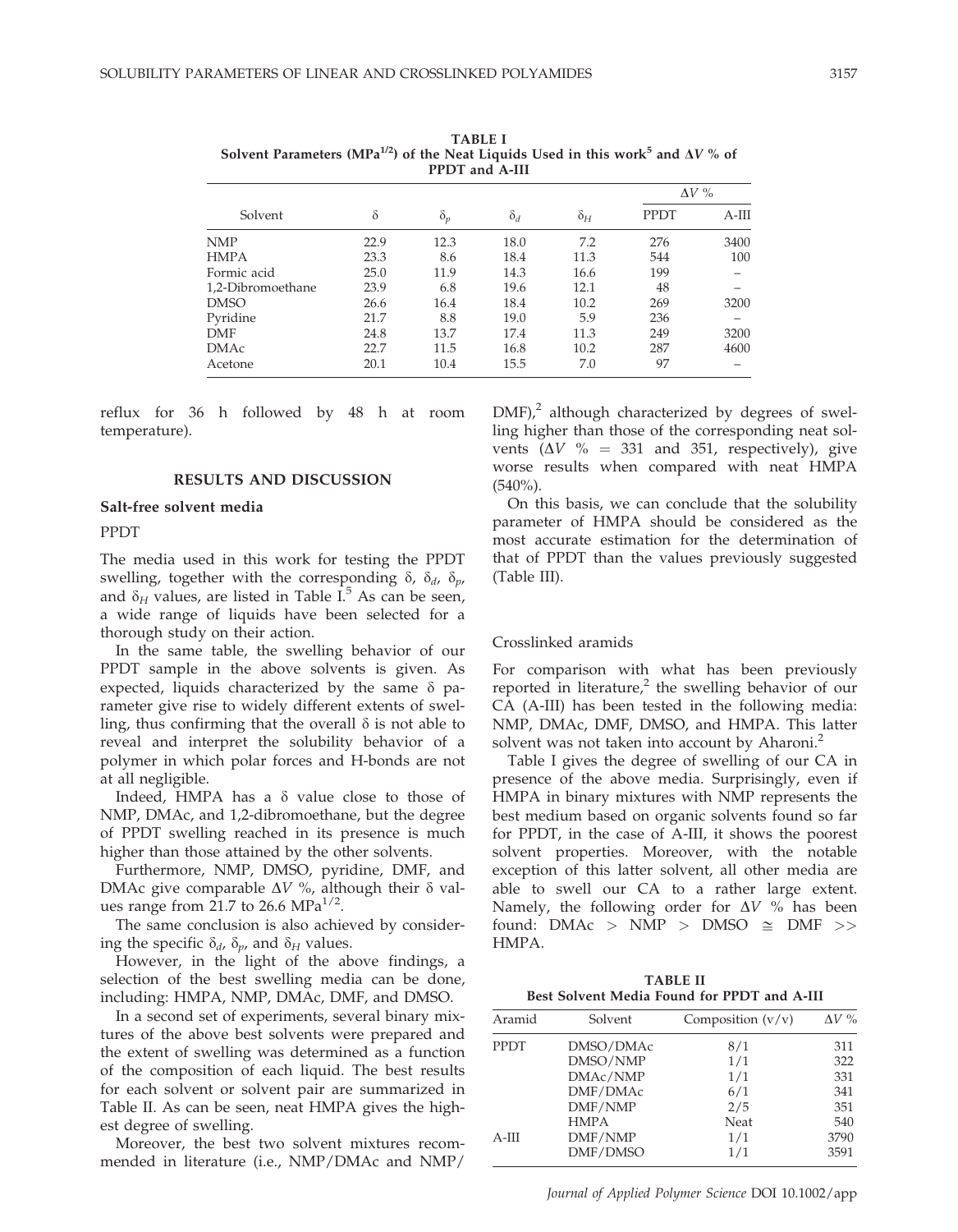| <b>TABLE III</b>                                         |
|----------------------------------------------------------|
| Solubility Parameters ( $MPa^{1/2}$ ) of both Linear and |
| Crosslinked Aramids: Comparison with Literature Data     |

|                  |      | O a  |      | $\delta_H$ |
|------------------|------|------|------|------------|
| Ref. 2           | 23.0 | 11.9 | 18.0 | 7.9        |
| CAs (this work)  | 22.7 | 11.5 | 16.8 | 10.2       |
| PPDT (this work) | 23.3 | 8.6  | 18.4 | 11.3       |

We have also measured the degree of swelling in the presence of two binary mixtures based on DMF but, as shown in Table II, although it results to be about 11–15% higher than the average value of the neat components, it remains still much lower than that found for DMAc alone (4600%). The latter value is significantly larger than that reported in the literature<sup>4</sup> for the system DMAc/NMP in which the above pair was considered as the best solvent medium for CAs. Consequently, at least in the case of our CA, the solubility parameter and its specific contribution derived from neat  $DMAc<sup>5</sup>$  have been taken as a better approximation in comparison with those characterizing the previously considered CAs.<sup>2</sup> The new set of values is reported in Table III (second vs. first line).

A specific comment should be devoted to HMPA, which behaves as the best organic solvent for linear aromatic polyamides, but it is a rather poor solvent medium for CA (Table I). This fact should be considered as a strong evidence that linear and crosslinked structures (namely, those formed via intermediate hyperbranched structures as in the case of Aharo $ni's<sup>2</sup>$  and in this work) cannot be compared in a straightforward manner, not always having similar behaviors. In particular, in this case, the role played by the strong H-bonding interactions among the lin-



Figure 2  $\Delta V$  % of PPDT in various NMP/DMSO solvent mixtures and effect of the type and concentration of dissolved salt(s).



Figure 3  $\Delta V$  % of PPDT in various NMP/DMAc solvent mixtures and effect of the type and concentration of dissolved salt(s).

ear aramid chains is most likely completely different as compared with that of CAs, which is characterized by a peculiar crosslinked architecture. Moreover, the possibility of giving rise to ordered aggregates of oriented macromolecular chains is probably prevented in CAs, which are characterized by more disordered and inhomogeneous structures.

As a consequence of the above findings, in order to confirm the different behavior of linear and CAs, a further comparative study was done. Namely, the effect of the presence of LiCl and  $CaCl<sub>2</sub>$  in the above solvents was investigated.

# Salt-containing solvent media

# PPDT

This set of experiments was performed by dissolving different amounts of LiCl or LiCl/CaCl<sub>2</sub> (1/3 w/w) in the best solvents shown above (DMAc, DMF, NMP, DMSO, and HMPA) as well as in all of their binary mixtures. Namely, the total weight concentration of salt was varied from 6.7 to 15 wt %. This range was chosen in agreement with what is reported in literature, where 6.7 wt % was suggested for PPDT synthesis $8-13$  and 15 wt % was reported for its spinning. $^{14}$ 

It has been found that the binary mixtures containing HMPA, added with the above salts, can completely dissolve PPDT when the concentration of HMPA is  $\geq$ 33% (in mixtures with NMP, DMF, and DMAc), and  $\geq 50\%$  (in mixture with DMSO). Conversely, all other mixtures can only swell PPDT. Namely,  $\Delta V$  % of PPDT in various NMP-containing binary mixtures is reported in Figures 2–4. As can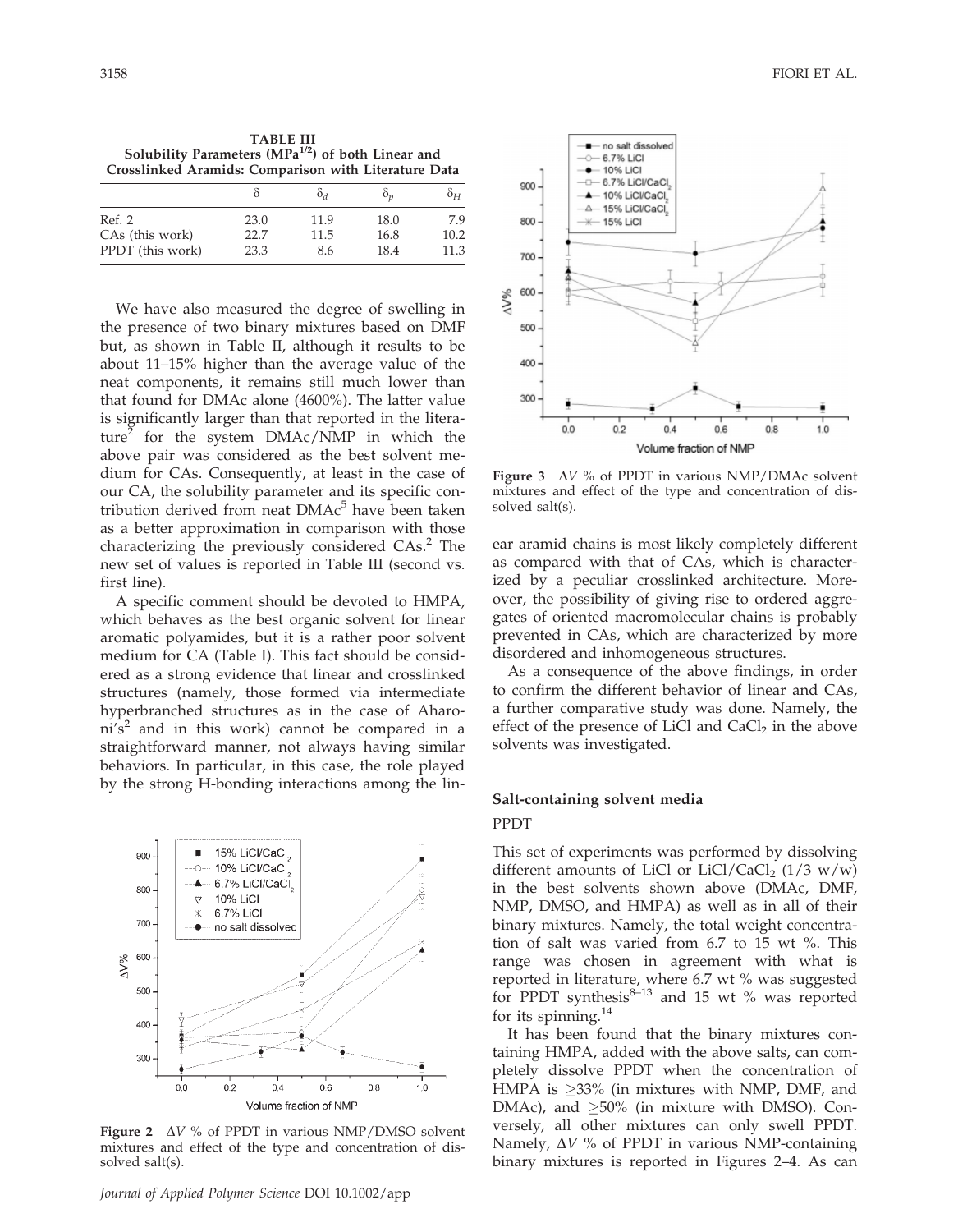

Figure 4  $\Delta V$  % of PPDT in various NMP/DMF solvent mixtures and effect of the type and concentration of dissolved salt(s).

be seen, all salt-containing binary mixtures of NMP with DMSO or DMF exhibit a poorer swelling capability than the corresponding  $NMP + salt(s)$  solvent media.

Conversely, although no large differences are found in the swelling behavior of the DMAc/NMPbased mixtures, neat NMP + 15 wt % LiCl/CaCl<sub>2</sub> shows the largest  $\Delta V$  % ( $\approx$ 900).

To evaluate the role of the amount of dissolved salts, a study on the dependence of the degree of swelling on salt concentration has been done for NMP and DMAc (Fig. 5).

In both cases, the larger the amount of salts, the larger is  $\Delta V$  %. Furthermore, no significant difference has been found by comparing mixtures contain-



Figure 5 Effect of the salt type and concentration on the  $\Delta V$  % of PPDT in DMAc.

TABLE IV Dependence of CAs  $\Delta V$ % on the Type of Lithium Salt in DMAc

|                    |            | Salt concentration       |              |  |
|--------------------|------------|--------------------------|--------------|--|
| Salt type          | mol/L      | wt $%$                   | $\Delta V$ % |  |
| LiCl               | 0<br>0.1   | $\left( \right)$<br>0.42 | 4577<br>2000 |  |
| LiBr               | 1.5<br>0.1 | 6.76<br>0.92             | 720<br>1550  |  |
| LiClO <sub>4</sub> | 0.1        | 1.13                     | 1400         |  |

ing equal total weight amount of  $LiCl + CaCl<sub>2</sub>$  with those containing LiCl only for any of the above solvents (Note: salt precipitation has been observed in  $NMP + 15\%$  LiCl).

#### Crosslinked aramids

A set of experiments was carried out by adding 6.7 wt % of LiCl to the best solvents mentioned earlier. Such amount of salt was chosen equal to that used in the synthesis of PPDT according to what previously reported by us. $8-13$ 

 $\Delta V$  % as a function of the amount of LiCl dissolved in DMAc is reported in Table IV. By considering the above table, it comes out that the presence of LiCl reduces the swelling capability of any liquid. Namely, as previously mentioned, although DMAc is the best CA solvent ( $\Delta V$  %  $\cong$  4600), even a relatively small amount of LiCl (0.42 wt %) causes sharp reduction of the swelling down to  $\Delta V$  %  $\cong$  2000.

To verify any possible effect of different anions, a comparison among LiCl, LiClO4, and LiBr has been performed. As Table IV shows, all these salts reduce the capability of DMAc to swell CAs from 4577% to less than half-one-third, in the following order of  $\Delta\%$ : LiCl > LiBr > LiClO<sub>4</sub>.

### **CONCLUSIONS**

The swelling behaviors of crosslinked and linear aromatic polyamides have been investigated and a comparison between these macromolecular structures has been done. At variance to what is commonly reported in literature, it was found that such macromolecular architectures are not always characterized by the same solvent parameters. Indeed, the best solvent for linear PPDT has been found to be one of the worst for its crosslinked counterpart and vice versa, a different behavior probably due to the diverse contribution of hydrogen bonding and polar forces to polymer/polymer and polymer/solvent interactions. Besides, due to their much disordered structure, in CAs the mutual orientation that characterizes PPDT macromolecules is probably prevented, thus resulting in diminished interactions among them.

Journal of Applied Polymer Science DOI 10.1002/app